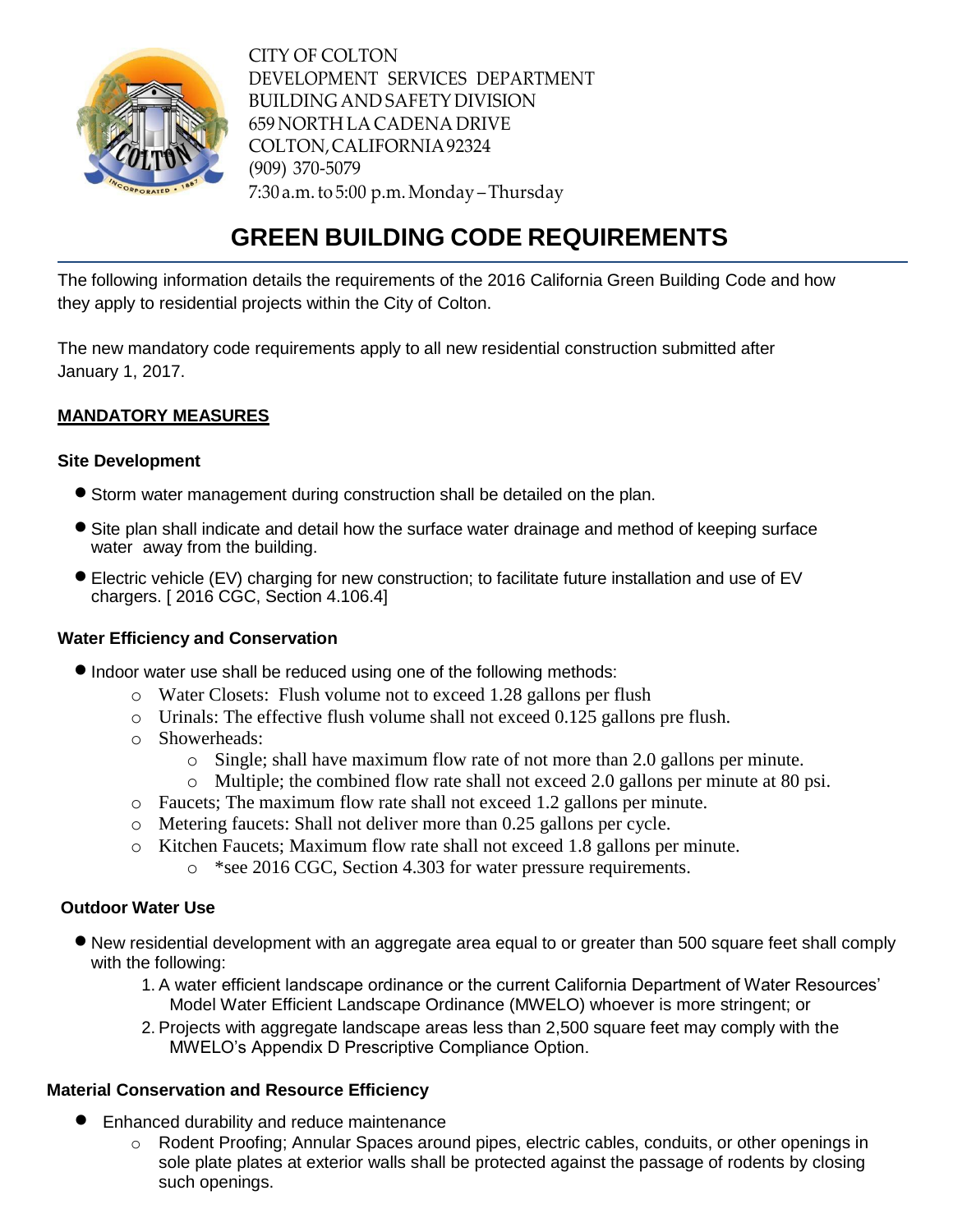## **Construction Waste Reduction, Disposal and Recycling**

• The City of Colton currently has a compliant construction and waste recycling program. All permits are subject to that program. Recycle and or salvage for reuse a minimum of 65% of the nonhazardous construction and demolition waste.

## **Building Maintenance and Operation**

 An operation and maintenance manual shall be provided to the building occupant or owner at final inspection.

## **Environmental Quality**

 Any installed gas fireplace shall be <sup>a</sup> direct-vent sealed-combustion type. Any installed woodstove or pellet stove shall comply with US EPA Phase II emission limits where applicable.

## **Pollution Control**

- Duct openings and other related air distribution components opening shall be covered during construction.
- Adhesives, sealants and caulks shall be compliant with VOC and other toxic compound limits.
- Paint, stains and other coatings shall be compliant with VOC limits.
- Aerosol paints and coatings shall be compliant with product weighted MIR limits for ROC and other toxic compounds.
- Documentation shall be provided to verify compliant VOC limit finish materials have been used.
- Carpet and carpet systems shall be compliant with VOC limits.
- 50% of the floor area receiving resilient floorings shall comply with the VOC emission limits defined in the Collaborative for High Performance Schools (CHPS) low-emitting materials list or be certified under the Resilient Floor Covering Institute (RFCI) Floor Score program.
- Particleboard, Medium density fiberboard (MDF) and hardwood plywood used in interior finish systems shall comply with low formaldehyde emission standards.

## **Interior Moisture Control**

- Vapor retarder and capillary break is required to be installed at the slab on grade foundations.
- Moisture content of building materials used in walls and floor framing is to be checked for the minimum requirements before enclosure.

## **Indoor Air Quality and Exhaust**

- Bathroom Exhaust Fans; Each bathroom shall be mechanically ventilated:
	- 1. Fans shall be ENERGY STAR compliant and be ducted to terminate outside the building.
	- 2. Must be controlled by a humidity control.
		- See 2016 CGC, Section 4.506 for additional Requirements.

## **Environmental Comfort**

- Heating and air-conditioned system shall be sized, designed and have their equipment selected using the following methods:
	- 1. Establish heat loss and heat gain values according to ANSI/ACCA 2 Manual J or equivalent.
	- 2. Size duct systems according to ANSI/ACCA 1 Manual D or equivalent.
	- 3. Select heating and cooling equipment according to ANSI/ACCA 3 Manual S or equivalent.